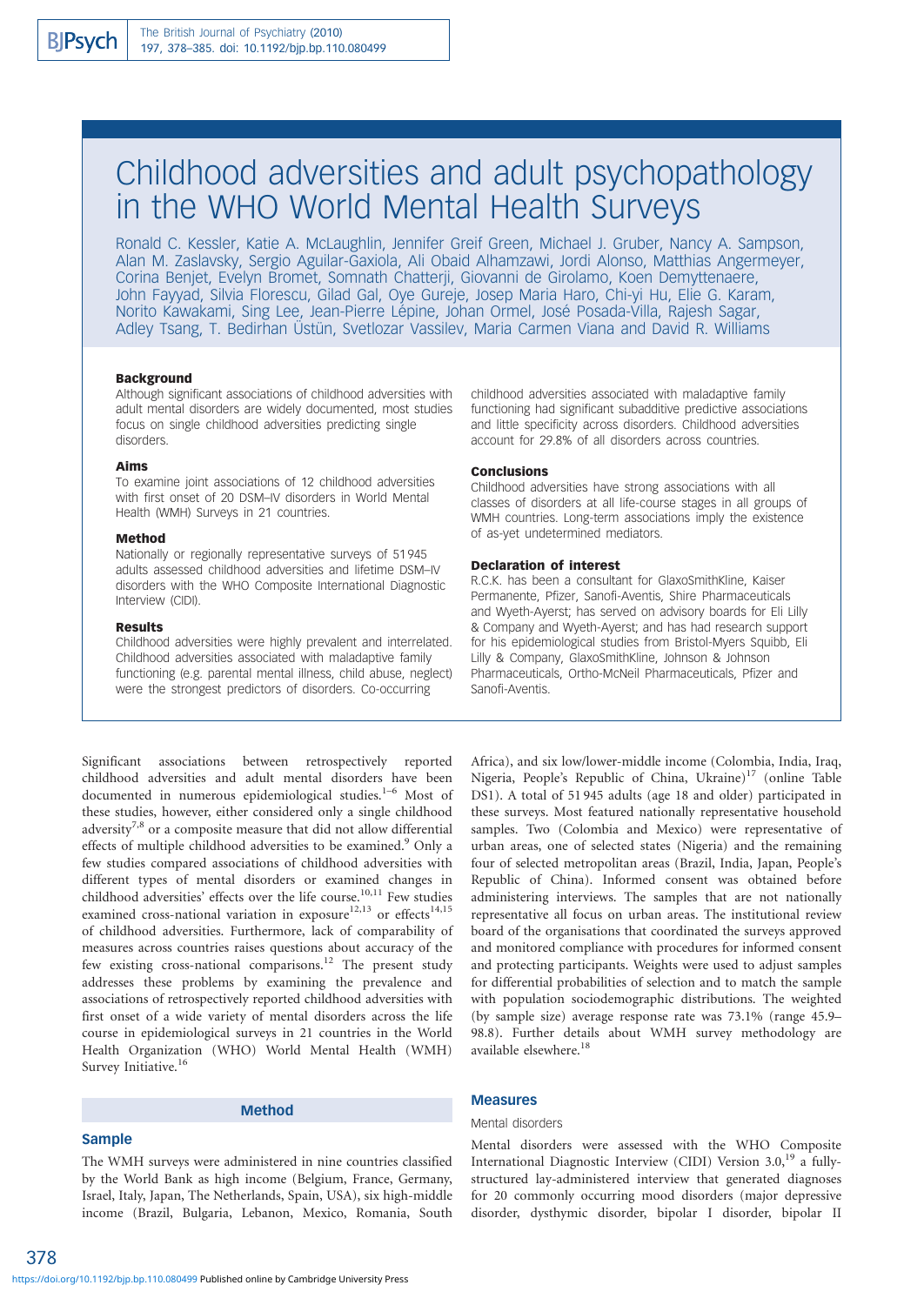disorder, subthreshold bipolar disorder), anxiety disorders (generalised anxiety disorder, panic disorder, agoraphobia without panic disorder, specific phobia, social phobia, post-traumatic stress disorder, separation anxiety disorder), behaviour disorders (attention-deficit hyperactivity disorder, oppositional–defiant disorder, conduct disorder, intermittent explosive disorder) and substance disorders (alcohol and drug misuse, alcohol and drug dependence with misuse). DSM-IV<sup>20</sup> criteria were used with diagnostic hierarchy rules (other than oppositional–defiant disorder, which was defined with or without conduct disorder, and substance misuse, which was defined with or without dependence) and organic exclusion rules. Masked clinical reappraisal interviews with the Structured Clinical Interview for  $DSM$ –IV  $(SCID)^{21}$  in four WMH countries found generally good concordance between diagnoses based on the CIDI and SCID.<sup>22</sup> Age at onset of lifetime disorders was assessed retrospectively using a special question sequence shown experimentally to yield more plausible distributions than standard age at onset questions.<sup>23</sup>

## Childhood adversities

Twelve dichotomously scored childhood adversities occurring before age 18 were assessed, including three types of interpersonal loss (parental death, parental divorce, other separation from parents), four types of parental maladjustment (mental illness, substance misuse, criminality, violence), three types of maltreatment (physical abuse, sexual abuse, neglect) and two other childhood adversities (life-threatening respondent physical illness, family economic adversity). The measures of parental death, divorce and other loss (e.g. respondent foster care placement) include biological and non-biological parents. Parental criminality, family economic adversity and sexual abuse were assessed with questions used in previous epidemiological surveys.<sup>11</sup> Parental criminality was assessed with questions about property crime and imprisonment, and economic adversity with questions about whether the family often lacked enough money to pay for basic necessities of living.<sup>10</sup> Sexual abuse was assessed with questions about repeated fondling, attempted rape or rape.<sup>24</sup> Parental mental illness (major depression, generalised anxiety disorder, panic disorder, antisocial personality disorder) and substance misuse were assessed with the Family History Research Diagnostic Criteria Interview.25,26 Family violence and physical abuse were assessed with a modified version of the Conflict Tactics Scale.<sup>27</sup> Neglect was assessed with questions used in child welfare research about frequency of not having adequate food, clothing or medical care, having inadequate supervision, and having to do age-inappropriate chores.<sup>28</sup> Finally, life-threatening childhood physical illness was assessed with a standard chronic conditions checklist.<sup>29</sup>

Several WMH countries omitted selected childhood adversities (sexual abuse in Iraq and Shenzhen; neglect in South Africa; parental divorce and neglect in the six Western European countries; neglect and parent psychopathology in Israel) based on concerns about respondent embarrassment. Rather than exclude this large subset of countries from analysis or exclude the missing childhood adversities from the countries where they were assessed, we included a separate dummy predictor variable to indicate whether each childhood adversity was assessed and multiple imputation<sup>30</sup> to impute individual-level missing values. Multiple imputation implicitly assumes that the correlates of the missing childhood adversities are the same as in the countries where the childhood adversities were and were not assessed. Although this assumption is unlikely to be completely accurate, it allows us to maximise the use of available childhood adversities data. Imprecision in imputations is likely to lead to underestimation of overall childhood adversities effects.

# Analysis methods

Tetrachoric factor analysis was used to examine associations among the childhood adversities. Multivariate associations of childhood adversities with first onset of DSM–IV/CIDI disorders (based on retrospective age at onset reports) were estimated using discrete-time survival analysis with person-year as the unit of analysis $31$  and a consolidated data file that stacked the 20 disorder-specific person-year files across the 21 countries and included dummy predictor variables that distinguished among these 420 data files. Each model controlled for respondent age at interview, gender and other prior DSM–IV/CIDI disorders. A number of different model specifications were examined. The Akaike information criterion  $(AIC)^{32}$  was used to select the best model, which was then estimated in subsamples defined by lifecourse stage and class of disorders (mood, anxiety, behaviour and substance disorders). Survival coefficients and standard errors were exponentiated to create odds ratios and 95% confidence intervals.

The population-attributable risk proportion (PARP) was calculated using simulation methods for each class of disorders, life-course stage and group of countries. The PARP is the proportion of the cumulative predicted value of an outcome disorder explained statistically by specific predictors. If the odds ratios in the model are as a result of causal effects of the childhood adversities, PARP can be interpreted as the expected proportional reduction in outcome prevalence if childhood adversities were eradicated.<sup>33</sup> All significance tests were evaluated using 0.05-level two-sided tests. As the WMH data are both clustered and weighted, the design-based Taylor series method $34$  implemented in the SUDAAN (version 8.0.1) software system on UNIX was used to estimate standard errors and to evaluate statistical significance.

# Results

# Prevalence and structure of childhood adversities

Similar proportions of respondents reported any childhood adversities in high- (38.4%), high-middle- (38.9%), and low-/ lower-middle- (39.1%) income countries (Table 1). Parental death was the most common childhood adversity (11.0–14.8%). Other common childhood adversities included physical abuse (5.3– 10.8%), family violence (4.2–7.8%) and parental mental illness (5.3–6.7%). Multiple childhood adversities were common among respondents with any childhood adversities (59.3–66.2%), with mean childhood adversities among respondents with two or more of 2.5–2.9.

A total of 62 of the 66 tetrachoric correlations between pairs of childhood adversities (94%) were positive in high and low/lowermiddle and 58 (88%) in high-middle-income countries. Medians and interquartile ranges (twenty-fifth to seventy-fifth percentiles) of correlations were 0.27 (0.14–0.35) in high, 0.20 (0.12–0.42) in highmiddle and 0.17 (0.10–0.31) in low/lower-middle-income countries. Factor analysis found one consistently strong factor representing maladaptive family functioning (parental mental illness, substance misuse, criminal behaviour, domestic violence, physical and sexual abuse, neglect), with factor loadings of 0.44–1.0. The remaining childhood adversities were less highly intercorrelated.

# Associations of childhood adversities with DSM–IV/CIDI disorders

All 12 childhood adversities were significantly associated with elevated risk of DSM–IV disorders in bivariate models pooled across all outcomes and countries, with odds ratios of 1.6–2.0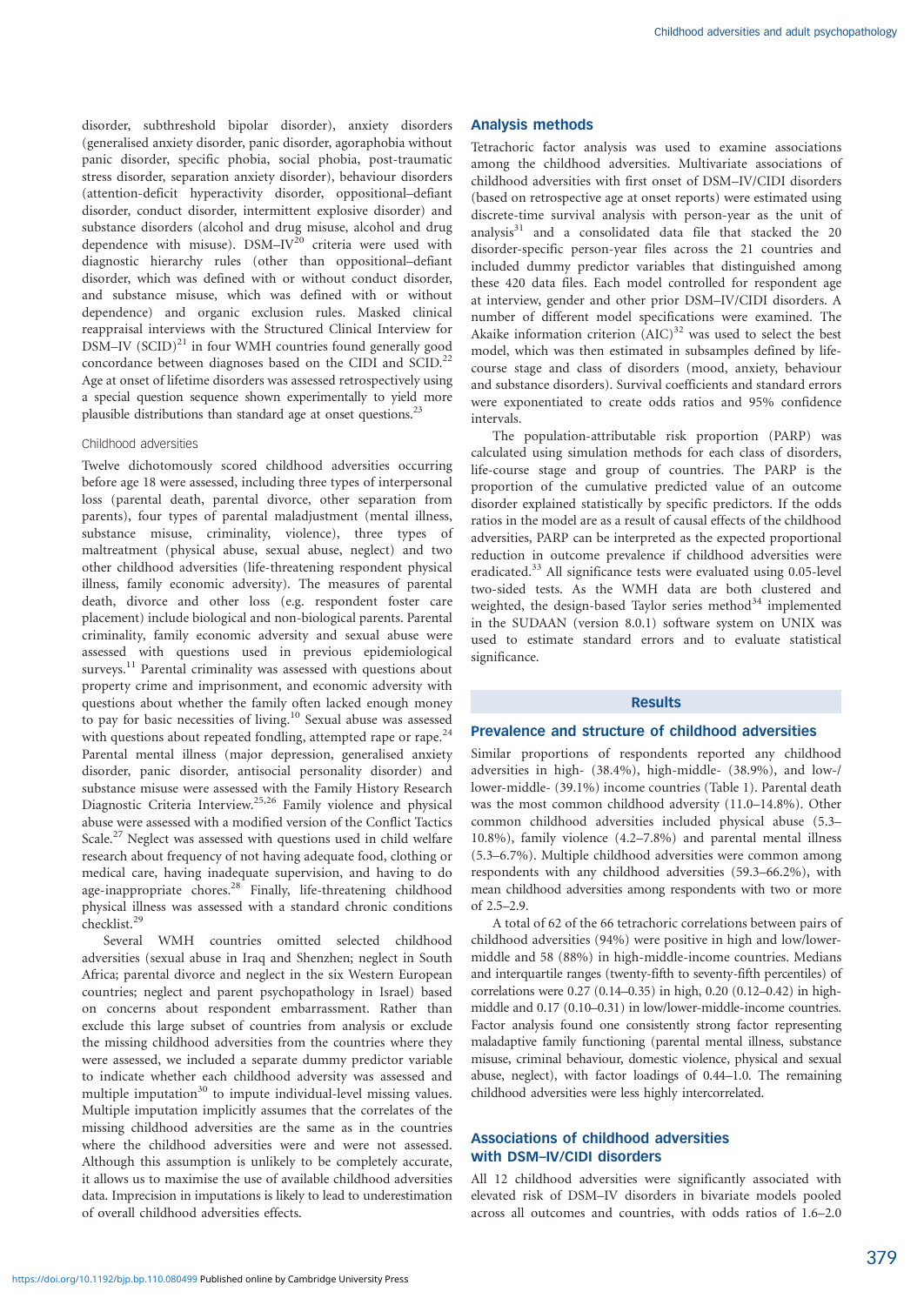|                                                       | High-income countries<br>$(n = 20652)$ |        |      | High-middle-income countries Low-/lower-middle-income<br>$(n = 15240)$ |      | countries ( $n = 16053$ ) | <b>Total</b><br>$(n = 51945)$ |        |
|-------------------------------------------------------|----------------------------------------|--------|------|------------------------------------------------------------------------|------|---------------------------|-------------------------------|--------|
|                                                       | %                                      | (s.e.) | %    | (s.e.)                                                                 | %    | (s.e.)                    | %                             | (s.e.) |
| I. Interpersonal loss                                 |                                        |        |      |                                                                        |      |                           |                               |        |
| Parental death                                        | 11.0                                   | (0.3)  | 11.9 | (0.4)                                                                  | 14.8 | (0.4)                     | 12.5                          | (0.2)  |
| Parental divorce                                      | 10.1                                   | (0.3)  | 5.2  | (0.3)                                                                  | 3.5  | (0.2)                     | 6.6                           | (0.2)  |
| Other parental loss                                   | 4.0                                    | (0.2)  | 4.0  | (0.2)                                                                  | 7.4  | (0.3)                     | 5.1                           | (0.1)  |
| II. Parental maladjustment                            |                                        |        |      |                                                                        |      |                           |                               |        |
| Parental mental illness                               | 5.3                                    | (0.2)  | 6.7  | (0.3)                                                                  | 6.7  | (0.3)                     | 6.2                           | (0.2)  |
| Parental substance disorder                           | 4.5                                    | (0.2)  | 5.0  | (0.3)                                                                  | 2.5  | (0.2)                     | 4.0                           | (0.1)  |
| Parental criminal behaviour                           | 3.4                                    | (0.1)  | 3.1  | (0.2)                                                                  | 2.2  | (0.2)                     | 2.9                           | (0.1)  |
| Family violence                                       | 7.8                                    | (0.3)  | 7.1  | (0.3)                                                                  | 4.2  | (0.2)                     | 6.5                           | (0.1)  |
| III. Maltreatment                                     |                                        |        |      |                                                                        |      |                           |                               |        |
| Physical abuse                                        | 5.3                                    | (0.2)  | 10.8 | (0.4)                                                                  | 9    | (0.3)                     | 8.0                           | (0.2)  |
| Sexual abuse                                          | 2.4                                    | (0.1)  | 0.6  | (0.1)                                                                  | 1.5  | (0.1)                     | 1.6                           | (0.1)  |
| Neglect                                               | 4.4                                    | (0.2)  | 5.2  | (0.2)                                                                  | 3.6  | (0.2)                     | 4.4                           | (0.1)  |
| IV. Other childhood adversities                       |                                        |        |      |                                                                        |      |                           |                               |        |
| Physical illness                                      | 3.9                                    | (0.2)  | 2.4  | (0.2)                                                                  | 2.6  | (0.2)                     | 3.1                           | (0.1)  |
| Economic adversity                                    | 5.2                                    | (0.2)  | 2.9  | (0.2)                                                                  | 1.4  | (0.2)                     | 3.4                           | (0.1)  |
| V. Total number of childhood adversities <sup>a</sup> |                                        |        |      |                                                                        |      |                           |                               |        |
| Any                                                   | 38.4                                   | (0.5)  | 38.9 | (0.6)                                                                  | 39.1 | (0.6)                     | 38.8                          | (0.4)  |
| One/any                                               | 59.3                                   | (0.7)  | 59.6 | (0.8)                                                                  | 66.2 | (0.9)                     | 61.5                          | (0.5)  |
| Two/any                                               | 22.5                                   | (0.6)  | 24.6 | (0.8)                                                                  | 21.8 | (0.7)                     | 22.9                          | (0.4)  |
| Three/any                                             | 9.0                                    | (0.4)  | 9.0  | (0.5)                                                                  | 7.5  | (0.5)                     | 8.5                           | (0.3)  |
| Four/any                                              | 5.0                                    | (0.4)  | 4.1  | (0.3)                                                                  | 3.1  | (0.3)                     | 4.1                           | (0.2)  |
| Five or more/any                                      | 4.2                                    | (0.2)  | 2.7  | (0.3)                                                                  | 1.4  | (0.2)                     | 2.9                           | (0.2)  |
|                                                       |                                        |        |      |                                                                        |      |                           |                               |        |

Table 1 Prevalence of childhood adversities in World Mental Health (WMH) surveys carried out in high-, high-middle-, and low/lower-middle-income countries

a. Prevalence estimates in the last five rows represent the proportions of all respondents with any childhood adversity who have exactly one, two, three, four, five or more. These five proportions sum to 100% in each column.

for childhood adversities associated with maladaptive family functioning and 1.1–1.5 for other childhood adversities. (Detailed results of this and other models described below are available from the authors on request.) Odds ratios were smaller in multivariate models that included all childhood adversities as predictors (1.1– 1.6 childhood adversities associated with maladaptive family functioning; 1.1–1.3 for other childhood adversities). The 12 degree of freedom  $\chi^2$ -test for the joint effects of all childhood adversities was significant ( $\chi^2_{12}$  = 1536.6, *P* < 0.001). A multivariate model that considered only number rather than type of childhood adversities showed generally increasing odds ratios from 1.5 for exactly one to 3.5–3.2 for six and for seven or more childhood adversities (compared with no childhood adversities). The  $\chi^2$ -test for the joint effects of number-of-childhood adversities was statistically significant ( $\chi^2$ <sub>7</sub> = 1345.8, *P*<0.001). A model that considered both types and numbers of childhood adversities had a better AIC, with both types ( $\chi^2_{12}$  = 695.7, P < 0.001) and number  $(\chi^2_{6} = 200.4, P < 0.001)$  significant. More complex inherently nonlinear models did not improve AIC further. However, fit was improved by distinguishing between number of childhood adversities associated with maladaptive family functioning and number of other childhood adversities.

Results of this final model are strikingly consistent across country groups (Table 2). Odds ratios of childhood adversities associated with maladaptive family functioning are consistently positive and significant (1.3–2.4). Odds ratios of other childhood adversities are generally smaller (0.9–1.5) and less consistently significant. Odds ratios of number of childhood adversities associated with maladaptive family functioning are consistently negative, mostly significant, and inversely related to number of such adversities (0.4–0.9 for two to three, 0.2–0.5 for four to five and 0.0–0.3 for six to seven adversities). This negative pattern means that the increasing odds of disorder onset with increasing

number of childhood adversities associated with maladaptive family functioning occurs at a significantly decreasing rate as the number of these adversities increases. The odds ratio associated with number of other childhood adversities is less consistent in sign and significance.

# Differential associations of childhood adversities with class of disorder and life-course stage

Disaggregation showed that childhood adversities significantly predict first onset of all classes of disorder in all groups of countries. Childhood adversities associated with maladaptive family functioning had consistently higher odds ratios (interquartile range,  $IQR = 1.4-2.0$ ) than other childhood adversities (IQR = 1.1–1.3) across classes and groups. Odds ratios associated with the number of maladaptive family functioning childhood adversities were consistently and significantly negative across classes and groups (0.3–1.0 for two to three, 0.1–0.6 for four to five, 0.0–0.4 for six to seven adversities). Odds ratios associated with number of other childhood adversities were less consistent in sign and significance.

Similar results were found for models estimated by life-course stage. As coefficients were quite comparable across the different groups of countries (detailed results are available from the authors on request), we focus on results pooled across all countries (Table 3). Type of childhood adversity had significant and almost entirely positive odds ratios at each life-course stage, including childhood (ages 4–12), adolescence (ages 13–19), young adulthood (ages 20–29) and later adulthood (ages 30+)  $(\chi^2_{12} = 197.8 - 407.5,$  $P<0.001$ ). Odds ratios associated with childhood adversities associated with maladaptive family functioning were generally higher than those associated with other childhood adversities (IQRs of 1.5–1.9 and 1.1–1.3 respectively) and relatively consistent across life-course stage. Odds ratios associated with number of

380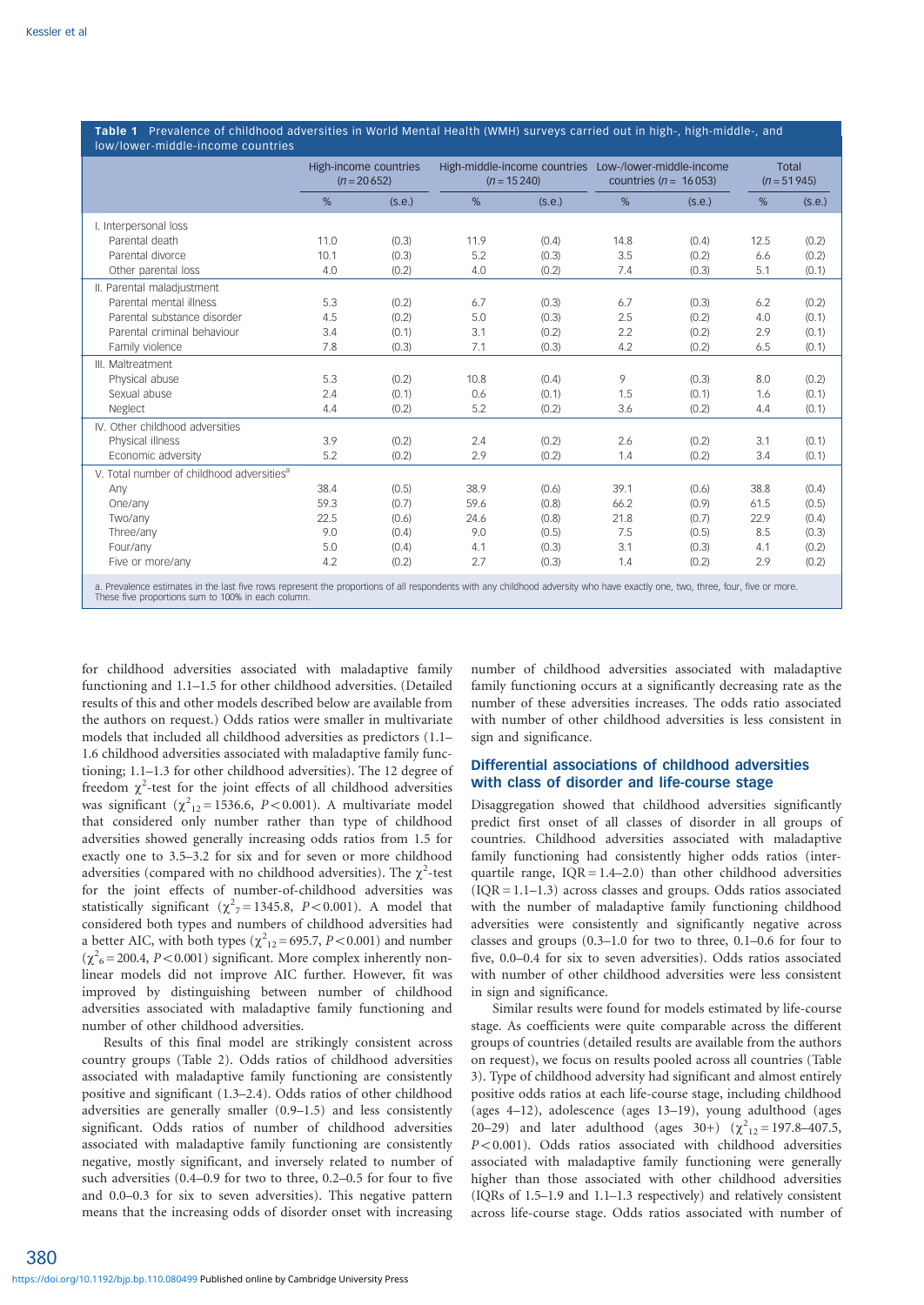| Table 2 Multivariate associations (odds ratios) between childhood adversities and the subsequent first onset of DSM-IV/CIDI |  |  |
|-----------------------------------------------------------------------------------------------------------------------------|--|--|
| disorders based on the final multivariate model <sup>a</sup>                                                                |  |  |

|                                    | High-income countries<br>$(n = 20652)$ |               | High-middle-income countries<br>$(n = 15240)$ |           |               | Low-/lower-middle-income<br>countries ( $n = 16053$ ) |           |               | <b>Total</b><br>$(n = 51945)$ |           |               |          |
|------------------------------------|----------------------------------------|---------------|-----------------------------------------------|-----------|---------------|-------------------------------------------------------|-----------|---------------|-------------------------------|-----------|---------------|----------|
|                                    | <b>OR</b>                              | (95% CI)      | $\chi^2$                                      | <b>OR</b> | (95% CI)      | $\chi^2$                                              | <b>OR</b> | (95% CI)      | $\chi^2$                      | <b>OR</b> | (95% CI)      | $\chi^2$ |
| I. Maladaptive family              |                                        |               |                                               |           |               |                                                       |           |               |                               |           |               |          |
| functioningb                       |                                        |               | 289.2*                                        |           |               | 152.6*                                                |           |               | 244.2*                        |           |               | 585.8*   |
| Parental mental illness            | $1.9*$                                 | $(1.7 - 2.1)$ |                                               | $1.9*$    | $(1.7 - 2.1)$ |                                                       | $2.4*$    | $(2.2 - 2.7)$ |                               | $2.0*$    | $(1.9 - 2.2)$ |          |
| Parental substance misuse          | $1.8*$                                 | $(1.6 - 2.0)$ |                                               | $1.4*$    | $(1.2 - 1.6)$ |                                                       | $1.6*$    | $(1.3 - 1.9)$ |                               | $1.6*$    | $(1.5 - 1.7)$ |          |
| Parental criminality               | $1.6*$                                 | $(1.4 - 1.8)$ |                                               | $1.6*$    | $(1.3 - 1.8)$ |                                                       | $1.7*$    | $(1.4 - 2.1)$ |                               | $1.6*$    | $(1.4 - 1.7)$ |          |
| Family violence                    | $1.7*$                                 | $(1.5 - 1.9)$ |                                               | $1.6*$    | $(1.4 - 1.8)$ |                                                       | $1.6*$    | $(1.3 - 1.9)$ |                               | $1.6*$    | $(1.5 - 1.8)$ |          |
| Physical abuse                     | $1.9*$                                 | $(1.7 - 2.1)$ |                                               | $1.6*$    | $(1.4 - 1.9)$ |                                                       | $2.0*$    | $(1.7 - 2.3)$ |                               | $1.8*$    | $(1.7 - 2.0)$ |          |
| Sexual abuse                       | $1.9*$                                 | $(1.7 - 2.2)$ |                                               | $1.7*$    | $(1.4 - 2.1)$ |                                                       | $1.5*$    | $(1.2 - 1.9)$ |                               | $1.8*$    | $(1.6 - 2.0)$ |          |
| Neglect                            | $1.6*$                                 | $(1.4 - 1.8)$ |                                               | $1.3*$    | $(1.1 - 1.5)$ |                                                       | $1.7*$    | $(1.4 - 2.0)$ |                               | $1.5*$    | $(1.4 - 1.6)$ |          |
| II. Other childhood                |                                        |               |                                               |           |               |                                                       |           |               |                               |           |               |          |
| adversities <sup>c</sup>           |                                        |               | $365.5*$                                      |           |               | $35.8*$                                               |           |               | $32.8*$                       |           |               | $104.7*$ |
| Parental death                     | 1.1                                    | $(1.0 - 1.2)$ |                                               | $1.1*$    | $(1.0 - 1.3)$ |                                                       | 1.0       | $(0.9 - 1.2)$ |                               | $1.1*$    | $(1.0 - 1.2)$ |          |
| Parental divorce                   | 1.1                                    | $(1.0 - 1.2)$ |                                               | $1.3*$    | $(1.1 - 1.4)$ |                                                       | $1.2*$    | $(1.1 - 1.4)$ |                               | $1.1*$    | $(1.0 - 1.2)$ |          |
| Other parental loss                | $1.4*$                                 | $(1.3 - 1.5)$ |                                               | $1.3*$    | $(1.1 - 1.6)$ |                                                       | $1.3*$    | $(1.1 - 1.5)$ |                               | $1.4*$    | $(1.2 - 1.5)$ |          |
| Serious physical illness           | $1.4*$                                 | $(1.2 - 1.5)$ |                                               | $1.5*$    | $(1.3 - 1.9)$ |                                                       | $1.4*$    | $(1.2 - 1.7)$ |                               | $1.4*$    | $(1.3 - 1.5)$ |          |
| Family economic                    |                                        |               |                                               |           |               |                                                       |           |               |                               |           |               |          |
| adversity                          | $1.2*$                                 | $(1.1 - 1.4)$ |                                               | 1.2       | $(0.9 - 1.5)$ |                                                       | 0.9       | $(0.7 - 1.2)$ |                               | $1.2*$    | $(1.0 - 1.3)$ |          |
| III. Number of maladaptive         |                                        |               |                                               |           |               |                                                       |           |               |                               |           |               |          |
| family functioning childhood       |                                        |               |                                               |           |               |                                                       |           |               |                               |           |               |          |
| adversities <sup>d</sup>           |                                        |               | $124.9*$                                      |           |               | $42.1*$                                               |           |               | $115.0*$                      |           |               | 193.9*   |
| Zero to one                        | $\overline{\phantom{m}}$               |               |                                               |           |               |                                                       |           |               |                               |           |               |          |
| Two                                | $0.6*$                                 | $(0.6 - 0.8)$ |                                               | 0.9       | $(0.8 - 1.0)$ |                                                       | $0.7*$    | $(0.6 - 0.9)$ |                               | $0.7*$    | $(0.7 - 0.8)$ |          |
| Three                              | $0.4*$                                 | $(0.4 - 0.6)$ |                                               | $0.7*$    | $(0.5 - 0.9)$ |                                                       | $0.4*$    | $(0.3 - 0.6)$ |                               | $0.5*$    | $(0.4 - 0.6)$ |          |
| Four                               | $0.3*$                                 | $(0.2 - 0.4)$ |                                               | $0.5*$    | $(0.3 - 0.7)$ |                                                       | $0.3*$    | $(0.2 - 0.4)$ |                               | $0.3*$    | $(0.3 - 0.4)$ |          |
| Five                               | $0.2*$                                 | $(0.1 - 0.3)$ |                                               | $0.3*$    | $(0.2 - 0.5)$ |                                                       | $0.2*$    | $(0.1 - 0.3)$ |                               | $0.2*$    | $(0.2 - 0.3)$ |          |
| Six                                | $0.1*$                                 | $(0.1 - 0.2)$ |                                               | $0.2*$    | $(0.1 - 0.4)$ |                                                       | $0.2*$    | $(0.1 - 0.4)$ |                               | $0.1*$    | $(0.1 - 0.2)$ |          |
| Seven                              | $0.0*$                                 | $(0.0 - 0.1)$ |                                               | $0.2*$    | $(0.0 - 0.8)$ |                                                       | $0.0*$    | $(0.0 - 0.1)$ |                               | $0.0*$    | $(0.0 - 0.1)$ |          |
| IV. Number of other                |                                        |               |                                               |           |               |                                                       |           |               |                               |           |               |          |
| childhood adversities <sup>e</sup> |                                        |               | $14.7*$                                       |           |               | 2.0                                                   |           |               | 0.3                           |           |               | $14.3*$  |
| Zero to one                        | $\overline{\phantom{m}}$               |               |                                               |           |               |                                                       |           |               |                               |           |               |          |
| Two                                | $0.8*$                                 | $(0.7 - 0.9)$ |                                               | 0.9       | $(0.7 - 1.1)$ |                                                       | 1.0       | $(0.8 - 1.2)$ |                               | $0.8*$    | $(0.8 - 0.9)$ |          |
| Three                              | $0.7*$                                 | $(0.6 - 0.9)$ |                                               | 1.0       | $(0.6 - 1.8)$ |                                                       | 1.0       | $(0.5 - 1.8)$ |                               | $0.8*$    | $(0.6 - 0.9)$ |          |
| Four+                              | 0.8                                    | $(0.6 - 1.2)$ |                                               | 0.9       | $(0.6 - 1.3)$ |                                                       | 1.1       | $(0.4 - 3.5)$ |                               | 0.8       | $(0.6 - 1.1)$ |          |

a. The model is a discrete-time survival model in a logistic regression framework with person-year as the unit of analysis to predict first onset of each of the 20 DSM–IV/CIDI disorders included in the analysis separately in each of three groups of countries. Age at onset was assessed using retrospective reports. Controls were included in the model for<br>respondent age at interview, person-year, c Broad consistency of coefficients across these disaggregated models supports the validity of interpreting results pooled across all 20 disorders. The model is significant overall in<br>each of the three groups of countries an data files, each with a sample size equal to the combined number of years of life of all respondents up to and including their age at onset of the focal disorder for respondents<br>who experienced the disorder and age at inte observations with a negative score on the outcome were used in the analysis, each such case being assigned a weight of 20 (i.e. 1/.05) to represent the undersampling. b. For  $\chi^2$  d.f. = 7.<br>c. For  $\chi^2$  d.f. = 5.<br>d. For  $\chi^2$  d.f. = 6.

e. For  $\chi^2$  d.f. = 3.<br>\*Significant at the 0.05 level, two-sided test.

maladaptive family functioning childhood adversities were consistently negative, significant  $(\chi^2_{6} = 35.3 - 119.8, P < 0.001)$ , inversely related to number of such adversities (0.4–0.8 for two to three, 0.2–0.4 for four to five and 0.0–0.2 for six to seven adversities) and relatively consistent across life-course stage.

## Population-attributable risk proportions

Population-attributable risk proportions suggest that eradication of childhood adversities would lead to a 22.9% reduction in mood disorders, 31.0% in anxiety disorders, 41.6% in behaviour disorders, 27.5% in substance disorders and 29.8% of all disorders (Table 4). The higher PARP for behaviour disorders than other disorders exists in all three groups of countries, as is the generally lowest PARP for mood disorders. These differences are partly as a result of PARPs for most disorders being highest in childhood and

to a much higher proportion of behaviour disorders than other disorders beginning in childhood.35,36 When we focus exclusively on childhood-onset cases, PARPs for behaviour disorders (50.3–59.0%) are comparable with those for mood (53.8–64.9%) and substance (51.2–65.0%) disorders. Population-attributable risk proportions for mood and behaviour disorders decrease with age in all groups of countries, whereas PARPS remain rather stable after childhood for substance disorders and show less evidence of variation across the age range for anxiety disorders.

# **Discussion**

## Limitations

The results are limited by variation across surveys in language of interview, survey auspice, response rates, field procedures, sample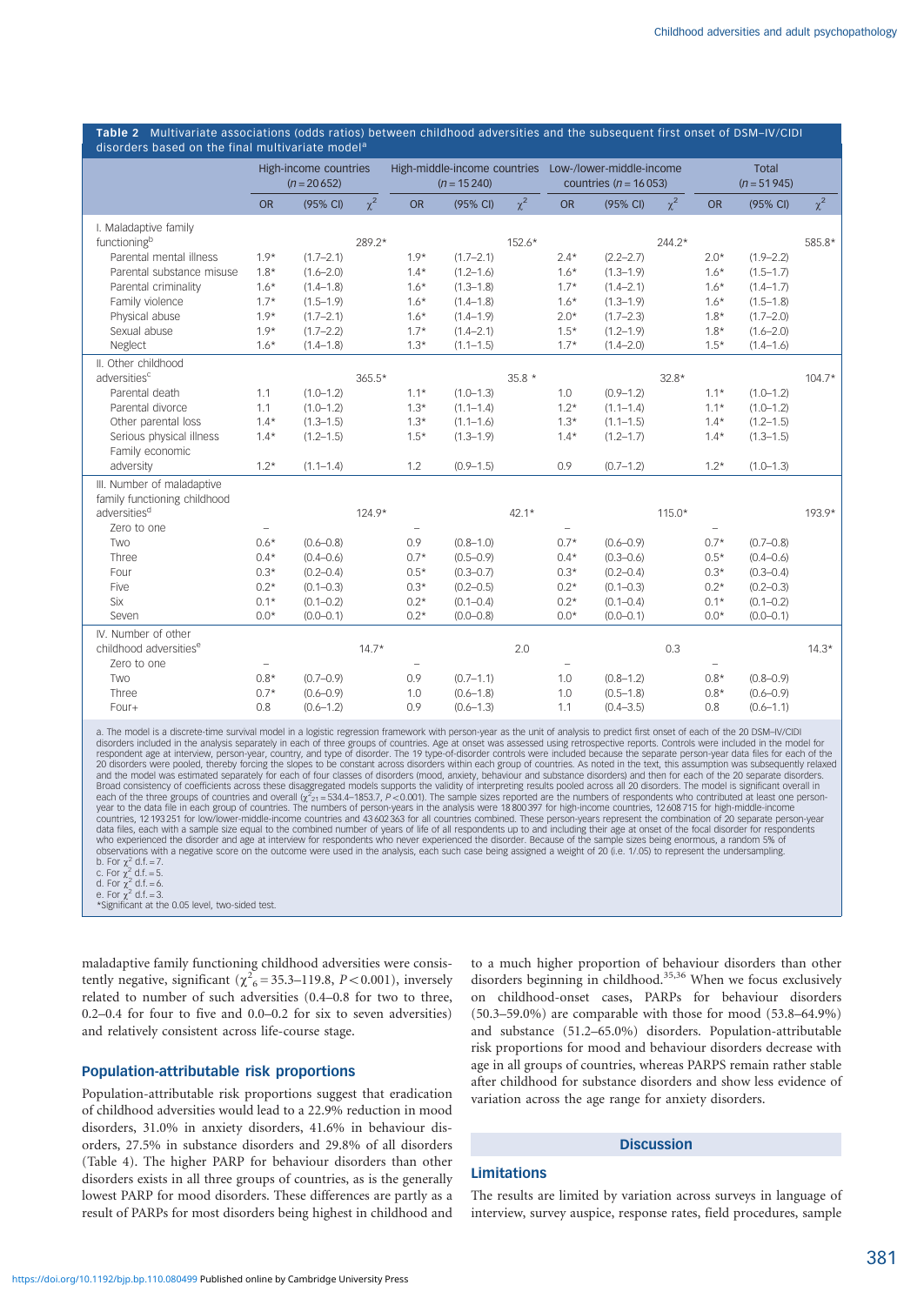| disorders in each of four life-course stages based on the final multivariate model <sup>a</sup> |                                      |               |          |                                         |               |          |                                              |                |          |                                           |               |          |
|-------------------------------------------------------------------------------------------------|--------------------------------------|---------------|----------|-----------------------------------------|---------------|----------|----------------------------------------------|----------------|----------|-------------------------------------------|---------------|----------|
|                                                                                                 | Childhood, age 4-12<br>$(n = 51945)$ |               |          | Adolescence, age 13-19<br>$(n = 51945)$ |               |          | Young adulthood, age 20-29<br>$(n = 41 426)$ |                |          | Later adulthood, age 30+<br>$(n = 38692)$ |               |          |
|                                                                                                 | <b>OR</b>                            | (95% CI)      | $\chi^2$ | <b>OR</b>                               | (95% CI)      | $\chi^2$ | <b>OR</b>                                    | (95% CI)       | $\chi^2$ | <b>OR</b>                                 | (95% CI)      | $\chi^2$ |
| I. Maladaptive family                                                                           |                                      |               |          |                                         |               |          |                                              |                |          |                                           |               |          |
| functioningb                                                                                    |                                      |               | $314.2*$ |                                         |               | 205.8*   |                                              |                | 236.9*   |                                           |               | $163.2*$ |
| Parental mental illness                                                                         | $2.4*$                               | $(2.1 - 2.6)$ |          | $1.9*$                                  | $(1.7 - 2.2)$ |          | $2.1*$                                       | $(1.8 - 2.3)$  |          | $1.9*$                                    | $(1.7 - 2.2)$ |          |
| Parental substance misuse                                                                       | $1.6*$                               | $(1.4 - 1.9)$ |          | $1.6*$                                  | $(1.4 - 1.8)$ |          | $1.8*$                                       | $(1.5 - 2.2)$  |          | $1.6*$                                    | $(1.4 - 1.9)$ |          |
| Parental criminality                                                                            | $1.5*$                               | $(1.3 - 1.8)$ |          | $1.5*$                                  | $(1.3 - 1.8)$ |          | $1.7*$                                       | $(1.4 - 2.0)$  |          | $1.4*$                                    | $(1.1 - 1.7)$ |          |
| Family violence                                                                                 | $1.7*$                               | $(1.5 - 1.9)$ |          | $1.5*$                                  | $(1.3 - 1.8)$ |          | $1.7*$                                       | $(1.5 - 1.9)$  |          | $1.7*$                                    | $(1.4 - 2.0)$ |          |
| Physical abuse                                                                                  | $2.0*$                               | $(1.8 - 2.2)$ |          | $2.0*$                                  | $(1.8 - 2.2)$ |          | $1.8*$                                       | $(1.6 - 2.1)$  |          | $1.7*$                                    | $(1.5 - 1.9)$ |          |
| Sexual abuse                                                                                    | $2.1*$                               | $(1.8 - 2.5)$ |          | $1.7*$                                  | $(1.4 - 2.0)$ |          | $1.7*$                                       | $(1.4 - 2.1)$  |          | $1.4*$                                    | $(1.2 - 1.7)$ |          |
| Neglect                                                                                         | $1.5*$                               | $(1.4 - 1.8)$ |          | $1.5*$                                  | $(1.3 - 1.7)$ |          | $1.7*$                                       | $(1.5 - 2.0)$  |          | $1.4*$                                    | $(1.2 - 1.6)$ |          |
| II. Other childhood                                                                             |                                      |               |          |                                         |               |          |                                              |                |          |                                           |               |          |
| adversities <sup>c</sup>                                                                        |                                      |               | $63.7*$  |                                         |               | $45.7*$  |                                              |                | $30.1*$  |                                           |               | $22.5*$  |
| Parental death                                                                                  | $1.1*$                               | $(1.0 - 1.2)$ |          | $1.2*$                                  | $(1.1 - 1.3)$ |          | 1.0                                          | $(0.9 - 1.1)$  |          | $1.1*$                                    | $(1.0 - 1.3)$ |          |
| Parental divorce                                                                                | 1.1                                  | $(1.0 - 1.2)$ |          | $1.2*$                                  | $(1.0 - 1.3)$ |          | 1.1                                          | $(1.0 - 1.3)$  |          | 1.0                                       | $(0.9 - 1.2)$ |          |
| Other parental loss                                                                             | $1.3*$                               | $(1.2 - 1.5)$ |          | $1.3*$                                  | $(1.2 - 1.5)$ |          | $1.5*$                                       | $(1.3 - 1.74)$ |          | $1.3*$                                    | $(1.2 - 1.6)$ |          |
| Serious physical illness                                                                        | $1.5*$                               | $(1.4 - 1.7)$ |          | $1.4*$                                  | $(1.2 - 1.6)$ |          | $1.4*$                                       | $(1.1 - 1.7)$  |          | $1.2*$                                    | $(1.0 - 1.4)$ |          |
| Family economic adversity                                                                       | $1.3*$                               | $(1.1 - 1.5)$ |          | 1.0                                     | $(0.9 - 1.2)$ |          | 1.1                                          | $(0.9 - 1.4)$  |          | 1.2                                       | $(1.0 - 1.4)$ |          |
| III. Number of maladaptive                                                                      |                                      |               |          |                                         |               |          |                                              |                |          |                                           |               |          |
| family functioning childhood                                                                    |                                      |               |          |                                         |               |          |                                              |                |          |                                           |               |          |
| adversities <sup>d</sup>                                                                        |                                      |               | $75.5*$  |                                         |               | 119.8*   |                                              |                | $71.3*$  |                                           |               | $35.3*$  |
| Zero to one                                                                                     | -                                    |               |          |                                         |               |          |                                              |                |          |                                           |               |          |
| Two                                                                                             | $0.8*$                               | $(0.7 - 0.9)$ |          | $0.8*$                                  | $(0.6 - 0.9)$ |          | $0.7*$                                       | $(0.6 - 0.8)$  |          | $0.7*$                                    | $(0.6 - 0.8)$ |          |
| Three                                                                                           | $0.6*$                               | $(0.4 - 0.7)$ |          | $0.5*$                                  | $(0.4 - 0.7)$ |          | $0.4*$                                       | $(0.3 - 0.5)$  |          | $0.5*$                                    | $(0.4 - 0.7)$ |          |
| Four                                                                                            | $0.4*$                               | $(0.3 - 0.5)$ |          | $0.3*$                                  | $(0.2 - 0.5)$ |          | $0.2*$                                       | $(0.2 - 0.4)$  |          | $0.3*$                                    | $(0.2 - 0.5)$ |          |
| Five                                                                                            | $0.3*$                               | $(0.2 - 0.4)$ |          | $0.2*$                                  | $(0.1 - 0.3)$ |          | $0.2*$                                       | $(0.1 - 0.3)$  |          | $0.3*$                                    | $(0.2 - 0.6)$ |          |
| Six                                                                                             | $0.2*$                               | $(0.1 - 0.3)$ |          | $0.1*$                                  | $(0.0 - 0.1)$ |          | $0.1*$                                       | $(0.0 - 0.2)$  |          | $0.2*$                                    | $(0.1 - 0.4)$ |          |
| Seven                                                                                           | $0.1*$                               | $(0.0 - 0.2)$ |          | $0.0*$                                  | $(0.0 - 0.1)$ |          | $0.0*$                                       | $(0.0 - 0.1)$  |          | $0.1*$                                    | $(0.0 - 0.3)$ |          |
| IV. Number of other                                                                             |                                      |               |          |                                         |               |          |                                              |                |          |                                           |               |          |
| childhood adversities <sup>e</sup>                                                              |                                      |               | 5.7      |                                         |               | $10.1*$  |                                              |                | $9.7*$   |                                           |               | 3.6      |
| Zero to one                                                                                     | $\qquad \qquad \longleftarrow$       |               |          |                                         |               |          |                                              |                |          |                                           |               |          |
| Two                                                                                             | 0.8                                  | $(0.8 - 1.0)$ |          | $0.8*$                                  | $(0.7 - 0.9)$ |          | $0.8*$                                       | $(0.6 - 1.0)$  |          | 0.8                                       | $(0.6 - 1.0)$ |          |
| Three                                                                                           | 0.8                                  | $(0.6 - 1.1)$ |          | 0.8                                     | $(0.5 - 1.1)$ |          | $0.6*$                                       | $(0.4 - 0.9)$  |          | 0.8                                       | $(0.5 - 1.3)$ |          |
| Four+                                                                                           | 1.2                                  | $(0.6 - 2.0)$ |          | $0.5*$                                  | $(0.2 - 1.0)$ |          | $0.3*$                                       | $(0.1 - 0.8)$  |          | 0.6                                       | $(0.2 - 1.6)$ |          |

Table 3 Multivariate associations (odds ratios) between childhood adversities and the subsequent first onset of DSM–IV/CIDI

a. The model is a discrete-time survival model in a logistic regression framework with person-year as the unit of analysis to predict first onset of each of the 20 DSM–IV/CIDI<br>disorders included in the analysis pooled acro reports. Controls were included in the model for respondent age at interview, person-year, country, and type of disorder. The 19 type-of-disorder controls were included because<br>the separate person-year data files for each this assumption was subsequently relaxed and the model was estimated separately for each of four classes of disorders (mood, anxiety, behaviour and substance disorders) and<br>then for each of the 20 separate disorders. Broad disorders. The model is significant in each life-course stage  $\langle \chi^2_{21} = 328.5 - 1162.6, P < 0.001$ ). The sample sizes reported are the numbers of respondents who contributed at least one<br>person-year to the data file at ea adulthood. These person-years represent the combination of 20 separate person-year data files, each with a sample size equal to the combined number of years of life of all respondents in the age ranges of the life-course stages described in the column headings, where the upper end of the records are the age at onset of the focal disorder for<br>respondents who experienced the disorder and age a 5% of observations with a negative score on the outcome were used in the analysis, each such case being assigned a weight of 20 (i.e. 1/0.05) to represent the undersampling. b. For  $\chi^2$  d.f. = 7.<br>c. For  $\chi^2$  d.f. = 5.

382

frames (most notably, underrepresentation of rural areas in lowand middle-income countries) and omission of some childhood adversities in some countries. These inconsistencies could increase variation in estimates. However, we estimated models separately by country using only the childhood adversities assessed in that country and found good consistency of results. (Detailed results are available from the authors on request.)

Another limitation is that the WMH surveys did not assess psychosis, which has been found in other research to be significantly related to childhood adversities.<sup>37-39</sup> Disorder assessment was also limited by focusing exclusively on DSM–IV cases. The DSM categories might not capture the full relevant range of psychopathology in the countries studied. An additional limitation related to measurement is that childhood adversities and disorders were assessed retrospectively. Retrospective recall bias is likely to be conservative, leading to underreporting of both

childhood adversities<sup>40</sup> and disorders.<sup>41</sup> Long-term prospective study is needed to resolve this problem using available prospective data-sets.1,42–44 Some interesting preliminary work of this sort has already begun.<sup>45</sup>

Analyses were limited by not examining patterns separately for men and women or across other important subsamples and by not controlling all unmeasured common causes of childhood adversities and disorders that could induce the associations observed here in the absence of causal effects of childhood adversities. Special caution is needed in interpreting the PARPs because of this limitation, as the actual effects of eradicating childhood adversities could be much lower than those estimated by the PARPs.

Within the context of these limitations, the WMH results are consistent with previous studies in suggesting that substantial proportions of children are exposed to childhood adversities.

d. For  $\chi^2$  d.f. = 6.<br>e. For  $\chi^2$  d.f. = 3.<br>\*Significant at the 0.05 level, two-sided test.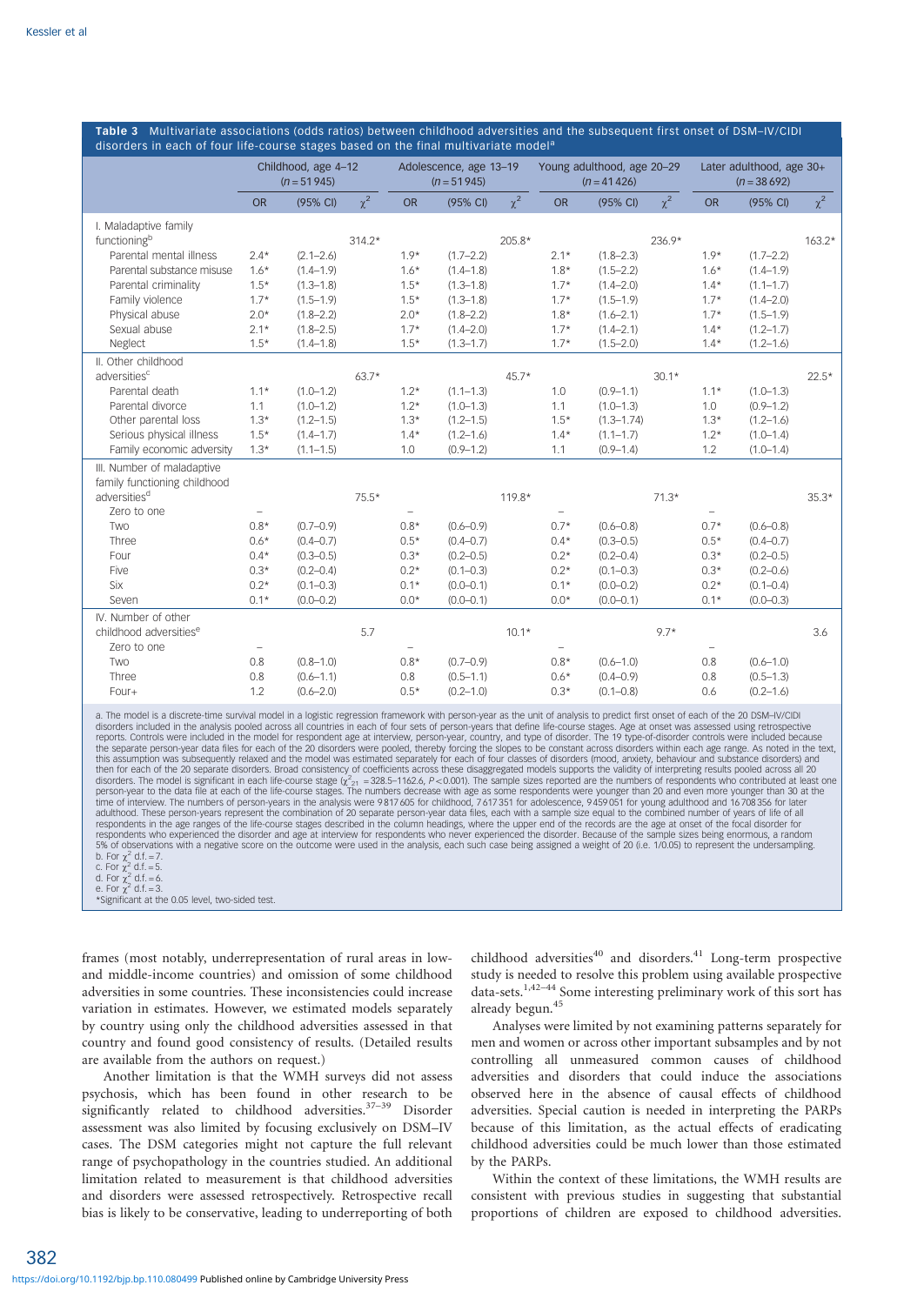Table 4 Population attributable risk proportions (PARPs) of childhood adversities predicting lifetime DSM-IV/CIDI disorders by type of disorder and life-course stage<sup>®</sup>

|                                         | Childhood,<br>age 4-12 | Adolescence,<br>age 13-19 | Early adulthood,<br>age 20-29           | Later adulthood,<br>age $30+$          | Total |
|-----------------------------------------|------------------------|---------------------------|-----------------------------------------|----------------------------------------|-------|
| I. High-income countries                |                        |                           |                                         |                                        |       |
| Mood disorders                          | 57.1                   | 28.8                      | 19.1                                    | 13.6                                   | 19.7  |
| Anxiety disorders                       | 34.1                   | 29.7                      | 29.6                                    | 22.6                                   | 30.0  |
| <b>Behaviour disorders</b>              | 50.3                   | 36.4                      | $\overline{\phantom{a}}^{\,\mathrm{b}}$ | $\overline{\phantom{0}}^{\phantom{0}}$ | 43.6  |
| Substance disorders                     | 62.4                   | 24.2                      | 25.8                                    | 32.4                                   | 22.8  |
| All disorders                           | 41.2                   | 30.9                      | 25.3                                    | 19.1                                   | 28.7  |
|                                         |                        |                           |                                         |                                        |       |
| II. High-middle-income countries        |                        |                           |                                         |                                        |       |
| Mood disorders                          | 64.9                   | 32.1                      | 26.9                                    | 13.5                                   | 23.5  |
| Anxiety disorders                       | 31.5                   | 28.4                      | 41.3                                    | 25.6                                   | 30.0  |
| <b>Behaviour disorders</b>              | 59.0                   | 40.9                      | 25.3                                    | $-^{\mathsf{b}}$                       | 46.7  |
| Substance disorders                     | 65.0                   | 24.1                      | 29.6                                    | 44.2                                   | 28.8  |
| All disorders                           | 40.0                   | 30.0                      | 32.1                                    | 24.3                                   | 30.0  |
| III. Low-/lower-middle-income countries |                        |                           |                                         |                                        |       |
| Mood disorders                          | 53.8                   | 34.7                      | 30.4                                    | 19.6                                   | 25.6  |
| Anxiety disorders                       | 31.4                   | 28.1                      | 34.0                                    | 40.3                                   | 29.2  |
| Behaviour disorders                     | 53.7                   | 42.9                      | 19.8                                    | $\overline{\phantom{0}}^{\phantom{0}}$ | 43.7  |
| Substance disorders                     | 51.2                   | 32.9                      | 27.7                                    | 27.8                                   | 29.2  |
| All disorders                           | 33.3                   | 34.7                      | 30.2                                    | 27.8                                   | 29.9  |
| IV. Total                               |                        |                           |                                         |                                        |       |
| Mood disorders                          | 59.5                   | 32.6                      | 24.2                                    | 13.6                                   | 22.9  |
| Anxiety disorders                       | 31.1                   | 30.3                      | 36.7                                    | 28.3                                   | 31.0  |
| Behaviour disorders                     | 49.6                   | 36.2                      | 17.4                                    | $\_b$                                  | 41.6  |
| Substance disorders                     | 62.3                   | 30.0                      | 28.9                                    | 34.2                                   | 27.5  |
| All disorders                           | 38.2                   | 32.3                      | 29.0                                    | 21.8                                   | 29.8  |

a. The PARPs were calculated using simulation methods to generate individual-level predicted probabilities of the outcome disorders twice from the coefficients in final model,<br>where these coefficients were estimated separa then used to calculate PARP.

b. Too few onsets occurred at this life-course stage to estimate PARP.

Consistency of WMH exposure rates with those reported in previous studies is difficult to assess precisely, as measurement approaches across studies differ and cannot be compared directly.46 World Mental Health survey respondent reports of parental divorce, the childhood adversity most often found in government statistics, are generally consistent with official estimates.<sup>47</sup> World Mental Health survey respondent reports of other childhood adversities such as physical and sexual abuse<sup>48</sup> and parental violence, $49$  however, are lower than in some other surveys. This suggests that WMH estimates might be conservative.

Although early studies on associations between a single childhood adversity and a single mental disorder implied the existence of specificity of effects,<sup>50,51</sup> little evidence of specificity was found in the WMH data. The implication is that causal pathways linking childhood adversities to disorders are quite general. Although several recent comparative studies found more evidence for specificity among children and adolescents,<sup>52-54</sup> those studies focused on prevalent cases, whereas the current analysis focused on first lifetime onsets.

## Implications and future research

We showed that childhood adversities often co-occur and that clusters of childhood adversities associated with maladaptive family functioning are linked with the highest risk of mental disorders. We also found generally subadditive effects of multiple childhood adversities associated with maladaptive family functioning. This has important implications for intervention because it means prevention or amelioration of only a single childhood adversity among individuals exposed to many is unlikely to have important effects. Early intervention to reduce exposure to all childhood adversities (e.g. multisystem family

therapy, foster care placement) and later intervention to address long-term adult maladaptive psychological and behavioural consequences of having been exposed to childhood adversities would seem to hold the most promise in light of these results.

Intervention, of course, requires detection. Screening of youngsters in routine medical settings would seem the easiest approach to detection of severe childhood adversities (e.g. physical/sexual abuse and neglect). Although children are often reluctant to admit these childhood adversities and health professionals are often reluctant to ask, promising approaches have been developed to increase the success of detection based on health worker questioning.<sup>55</sup> Although it is less clear whether retrospective detection of childhood adversities in adulthood would have value, the WMH data show that history of childhood adversities predicts disorder onset in adulthood. This is much more striking than showing that childhood adversities continue to be associated with adult prevalence,<sup>56,57</sup> and suggests that retrospective detection might help find adults in need of interventions to address the long-term emotional and behavioural consequences of childhood adversities that contribute to their ongoing elevated risk on new onsets.<sup>58</sup>

There is nothing in our retrospective WMH results that addresses the number of hypotheses that could be advanced to explain the patterns documented here.<sup>57,59,60</sup> Our results are nonetheless important, in providing empirical justification for further analyses to explore such hypotheses to identify mediators, modifiers and developmental sequences that might be fruitful targets for preventive interventions. $61$  It would also be useful to examine these associations in an epidemiological sample that had a genetically informative design to investigate the extent to which exposure and reactivity to childhood adversities are under genetic control. Consistent with other recent research,<sup>38</sup> it would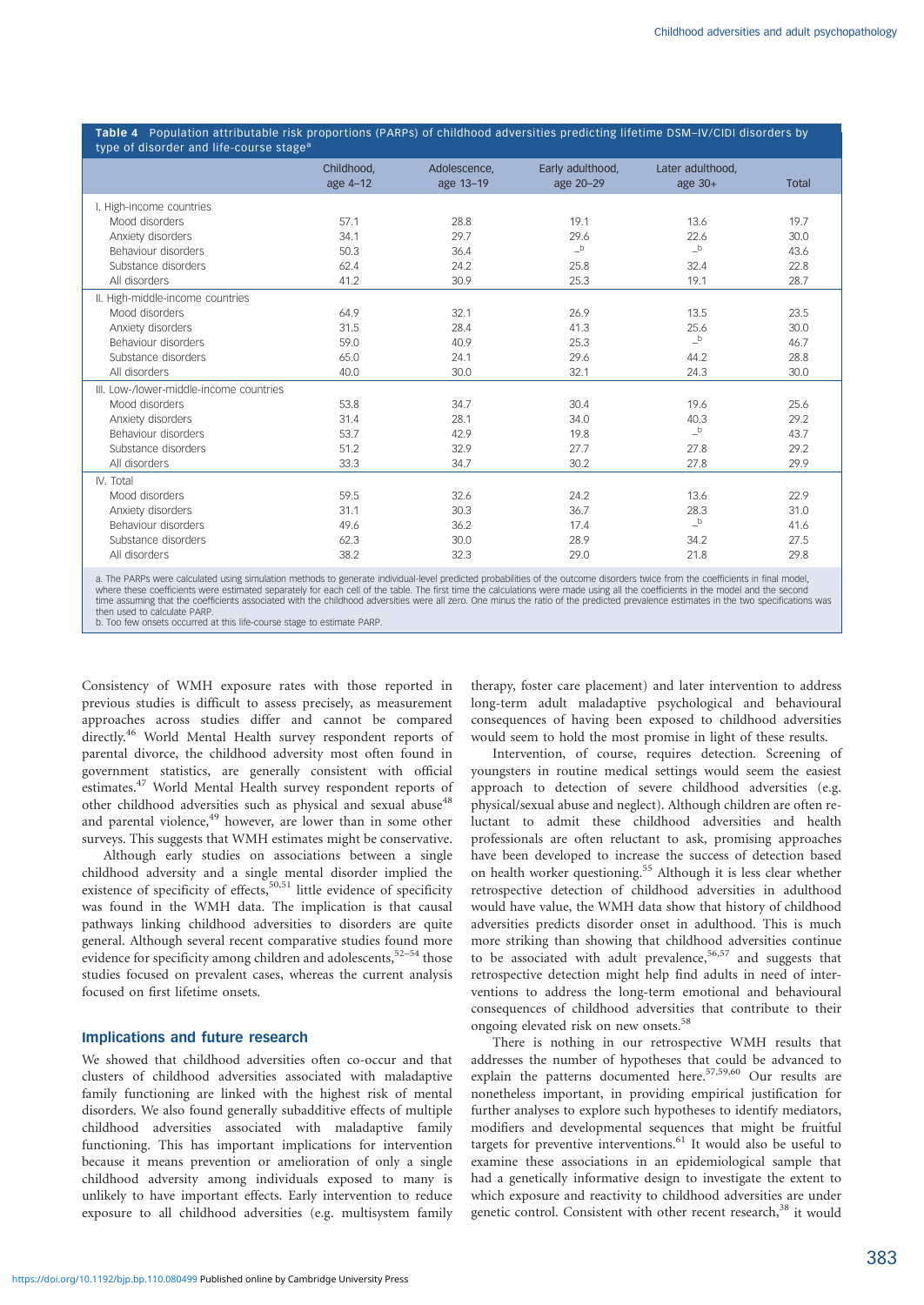also be useful to study genetic influences on inter-generational continuity of childhood adversities exposure. A new WMH initiative is collecting saliva samples from respondents in close to a dozen different WMH surveys in order to allow genetic studies of this sort to be carried out.

Ronald C. Kessler, PhD, Katie A. McLaughlin, PhD, Department of Health Care Policy, Harvard Medical School, Boston, Massachusetts, USA; **Jennifer Greif Green**,<br>PhD, School of Education, Boston University, Boston, Massachusetts, USA; **Michael J**. Gruber, MS, Nancy A. Sampson, BS, Alan M. Zaslavsky, PhD, Department of Health Care Policy, Harvard Medical School, Boston, Massachusetts, USA; **Sergio**<br>**Aguilar-Gaxiola**, MD, PhD, Center for Health Disparities, University of California at Davis, California, USA; Ali Obaid Alhamzawi, MBChB, MD, Al-Qadisia University, College of Medicine, Diwania Governate, Iraq; **Jordi Alonso**, MD, PhD, Health<br>Services Research Unit, Institut Municipal d'Investigació Mèdica (IMIM-Hospital del Mar) and CIBER en Epidemiología y Salud Pública (CIBERESP), Barcelona, Spain;<br>**Matthias Angermeyer**, MD, Center for Public Mental Health, Goesing am Wagram, Austria; **Corina Benjet**, PhD, National Institute of Psychiatry, Mexico City, Mexico; **Evelyn Bromet**, PhD, State University of New York at Stony Brook, Department of<br>Psychiatry, New York, USA; **Somnath Chatterji**, MD, World Health Organization, Geneva, Switzerland; Giovanni de Girolamo, MD, IRCCS Centro S. Giovanni di Dio Fatebenefratelli, Brescia, Italy; Koen Demyttenaere, MD, PhD, Department of Psychiatry, University Hospital Gasthuisberg, Leuven, Belgium; **John Fayyad**, MD,<br>St George Hospital University Medical Center, Balamand University, Faculty of Medicine, Institute for Development, Research, Advocacy & Applied Care (IDRAAC),<br>Medical Institute for Neuropsychological Disorders (MIND), Beirut, Lebanon; **Silvia** Florescu, MD, PhD, Public Health Research and Evidence Based Medicine Department, National School of Public Health and Health Services Management, Bucharest, Romania; **Gilad Gal**, PhD, Mental Health Epidemiology and Psychosocial Aspects of Illness, The Gertner Institute for Epidemiology and Health Policy Research, Sheba Medical Center, Israel; **Oye Gureje**, MD, PhD, FRCPsych, University College<br>Hospital, Ibadan, Nigeria; **Josep Maria Haro**, MD, MPH, PhD, Parc Sanitari Sant Joan de Déu, Fundació Sant Joan de Déu, CIBER en Salud Mental, Sant Boi de Llobregat, Barcelona, Spain; Chi-yi Hu, MD, PhD, Shenzhen Institute of Mental Health & Shenzhen Kangning Hospital, Shenzhen, China; Elie G. Karam, MD, St George Hospital University Medical Center, Balamand University, Faculty of Medicine, Institute for Development, Research, Advocacy & Applied Care (IDRAAC), Medical Institute for Neuropsychological Disorders (MIND), Beirut, Lebanon; Norito Kawakami, MD, Department of Mental Health, School of Public Health, University of Tokyo, Japan; Sing Lee, MB, BS, FRCPsych, The Chinese University of Hong Kong, Shatin, Hong Kong, China; Jean-Pierre Lépine, MD, Hônital Lariboisière Fernand Widal, Assistance Publique Hôpitaux de Paris INSERM U 705, CNRS UMR 7157 University Paris Diderot and Paris Descartes Paris, France; Johan Ormel, MA, PhD, Department of Psychiatry and Psychiatric Epidemiology, University Medical Center Groningen, University Center<br>for Psychiatry, Groningen, The Netherlands; **José Posada-Villa**, MD, Ministry of Social Protection, Colegio Mayor de Cundinamarca University, Bogota, Colombia;<br>**Rajesh Sagar**, MD, All India Institute of Medical Sciences, Department of Psychiatry, New Delhi, India; Adley Tsang, BSoSc, The Chinese University of Hong Kong, Shatin, Hong Kong, China; **T. Bedirhan Üstün**, PhD, World Health Organization, Geneva,<br>Switzerland; **Svetlozar Vassilev**, MD, New Bulgarian University, Sofia, Bulgaria; Maria Carmen Viana, MD, PhD, Section of Psychiatric Epidemiology, Institute of Psychiatry, School of Medicine, University of São Paulo, São Paulo, Brazil; **David R.**<br>**Williams**, MPH, PhD, Harvard School of Public Health, Department of Society, Human evelopment, and Health, Boston, Massachusetts, USA

Correspondence: Ronald C. Kessler, Department of Health Care Policy, Harvard Medical School, 180 Longwood Avenue, Boston, MA 02115, USA. Email: kessler@hcp.med.harvard.edu

First received 26 Mar 2009, final revision 28 May 2010, accepted 10 Jun 2010

## Funding

The WMH surveys were supported by the United States National Institute of Mental Health (R01MH070884), the John D. and Catherine T. MacArthur Foundation, the Pfizer Foundation, the US Public Health Service (R13-MH066849, R01-MH069864, and R01 DA016558), the Fogarty International Center (FIRCA R03-TW006481), the Pan American Health Organization (PAHO), the Eli Lilly & Company Foundation, Ortho-McNeil Pharmaceutical, GlaxoSmithKline, Bristol-Myers Squibb, and Shire. The São Paulo Megacity Mental Health Survey is supported<br>by the State of São Paulo Research Foundation (FAPESP) Thematic Project Grant 03/ 00204-3. The Bulgarian Epidemiological Study of common mental disorders EPIBUL is<br>supported by the Ministry of Health and the National Center for Public Health Protection.<br>The Chinese World Mental Health Survey Initiative The Shenzhen Mental Health Survey is supported by the Shenzhen Bureau of Health and the Shenzhen Bureau of Science, Technology, and Information. The Colombian National Study of Mental Health (NSMH) is supported by the Ministry of Social Protection. The ESEMeD project is funded by the European Commission (Contracts QLG5-1999-01042; SANCO 2004123), the Piedmont Region (Italy), Fondo de Investigación Sanitaria, Instituto<br>de Salud Carlos III, Spain (FIS 00/0028), Ministerio de Ciencia y Tecnología, Spain (SAF 2000-158-CE), Departament de Salut, Generalitat de Catalunya, Spain, Instituto de Salud Carlos III (CIBER CB06/02/0046, RETICS RD06/0011 REM-TAP), and other local agencies and by an unrestricted educational grant from GlaxoSmithKline. The WMHI was funded by WHO (India) and helped by Dr R Chandrasekaran, JIPMER. Implementation of the Iraq Mental Health Survey (IMHS) and data entry were carried out by the staff of the Iraqi MOH and MOP with direct support from the Iraqi IMHS team with funding from both the Japanese and European Funds through United Nations Development Group Iraq Trust Fund<br>(UNDG ITF). The Israel National Health Survey is funded by the Ministry of Health with<br>support from the Israel National Institute for Hea

and the National Insurance Institute of Israel. The World Mental Health Japan (WMHJ) Survey is supported by the Grant for Research on Psychiatric and Neurological Diseases and Mental Health (H13-SHOGAI-023, H14-TOKUBETSU-026, H16-KOKORO-013) from the Japan Ministry of Health, Labour and Welfare. The Lebanese National Mental Health Survey (LEBANON) is supported by the Lebanese Ministry of Public Health, the WHO (Lebanon), Fogarty International, Act for Lebanon, anonymous private donations to IDRAAC, Lebanon, and unrestricted grants from Janssen Cilag, Eli Lilly, GlaxoSmithKline, Roche, and Novartis. The Mexican National Comorbidity Survey (MNCS) is supported by The National Institute of Psychiatry Ramon de la Fuente (INPRFMDIES 4280) and by the National Council on Science and Technology (CONACyT-G30544- H), with supplemental support from PAHO. Te Rau Hinengaro: The New Zealand Mental Health Survey (NZMHS) is supported by the New Zealand Ministry of Health, Alcohol Advisory Council, and the Health Research Council. The Nigerian Survey of Mental Health and Wellbeing (NSMHW) is supported by the WHO (Geneva), the WHO (Nigeria), and the Federal Ministry of Health, Abuja, Nigeria. The Romania WMH study projects 'Policies in Mental Health Area' and 'National Study regarding Mental Health and Services Use' were carried out by National School of Public Health & Health Services Management (former National Institute for Research & Development in Health), with technical support of Metro Media Transilvania, the National Institute of Statistics-National Centre for Training in Statistics, SC. Cheyenne Services SRL, Statistics Netherlands and were funded by Ministry of Public Health (former Ministry of Health) with supplemental support of Eli Lilly Romania SRL. The South Africa Stress and Health Study (SASH) is supported by the US National Institute of Mental Health (R01-MH059575) and National Institute of Drug Abuse with supplemental funding from the South African<br>Department of Health and the University of Michigan. The Ukraine Comorbid Mental<br>Disorders during Periods of Social Disruption (CMDPSD) stud Institute of Mental Health (RO1-MH61905). The US National Comorbidity Survey Replication (NCS-R) is supported by the National Institute of Mental Health (U01-MH60220) with supplemental support from the National Institute of Drug Abuse (NIDA), the Substance Abuse and Mental Health Services Administration (SAMHSA), the Robert Wood Johnson Foundation (RWJF; Grant 044708) and the John W. Alden Trust.

# Acknowledgements

These surveys were carried out in conjunction with the World Health Organization WMH Survey Initiative. We thank the WMH staff for assistance with instrumentation, fieldwork and data analysis. A complete list of WMH publications can be found at www.hcp.med. harvard.edu/wmh.

# References

- 1 Cohen P, Brown J, Smaile E. Child abuse and neglect and the development of mental disorders in the general population. Dev Psychopathol 2001; 13: 981–99.
- 2 Collishaw S, Pickles A, Messer J, Rutter M, Shearer C, Maughan B. Resilience to adult psychopathology following childhood maltreatment: evidence from a community sample. Child Abuse Negl 2007; 31: 211–29.
- 3 Fergusson DM, Horwood LJ, Lynskey MT. Childhood sexual abuse and psychiatric disorder in young adulthood: II. psychiatric outcomes of childhood sexual abuse. J Am Acad Child Adolesc Psychiatry 1996; 35: 1365–74.
- 4 Fristad MA, Jedel R, Weller RA, Weller EB. Psychosocial functioning in children after the death of a parent. Am J Psychiatry 1993: **150**: 511–3.
- 5 Wark MJ, Kruczek T, Boley A. Emotional neglect and family structure: impact on student functioning. Child Abuse Negl 2003; 27: 1033–43.
- 6 Widom CS. Posttraumatic stress disorder in abused and neglected children grown up. Am J Psychiatry 1999; 156: 1223–9.
- 7 Bifulco A, Harris TO, Brown GW. Mourning or inadequate care? Reexamining the relationship of maternal loss in childhood with adult depression and anxiety. Dev Psychopathol 1992; 4: 433–49.
- 8 Rodgers B. Pathways between parental divorce and adult depression. J Child Psychol Psychiatry 1994; 35: 1289–308.
- 9 Chapman DP, Whitfield CL, Felitti VJ, Dube SR, Edwards VJ, Anda RF. Adverse childhood experiences and the risk of depressive disorders in adulthood. J Affect Disord 2004; 82: 217–25.
- 10 Green JG, McLaughlin KA, Berglund PA, Gruber MJ, Sampson NA, Zaslavsky AM, et al. Childhood adversities and adult psychopathology in the National Comorbidity Survey Replication (NCS-R). I: associations with first onset of DSM–IV disorders. Arch Gen Psychiatry 2010; 67: 113–23.
- 11 Kessler RC, Davis CG, Kendler KS. Childhood adversity and adult psychiatric disorder in the US National Comorbidity Survey. Psychol Med 1997; 27: 1101–19.
- 12 Pereda N, Guilera G, Forns M, Gomez-Benito J. The international epidemiology of child sexual abuse: a continuation of Finkelhor (1994). Child Abuse Negl 2009; 33: 331–42.
- 13 Wagner M, Weib B. On the variation of divorce risk in Europe: findings from a meta-analysis of European longitudinal studies. Eur Sociol Rev 2006; 22: 483–500.
- 14 Cohen RA, Paul RH, Stroud L, Gunstad J, Hitsman BL, McCaffery J, et al. Early life stress and adult emotional experience: an international perspective. Int J Psychiatry Med 2006; 36: 35–52.

384